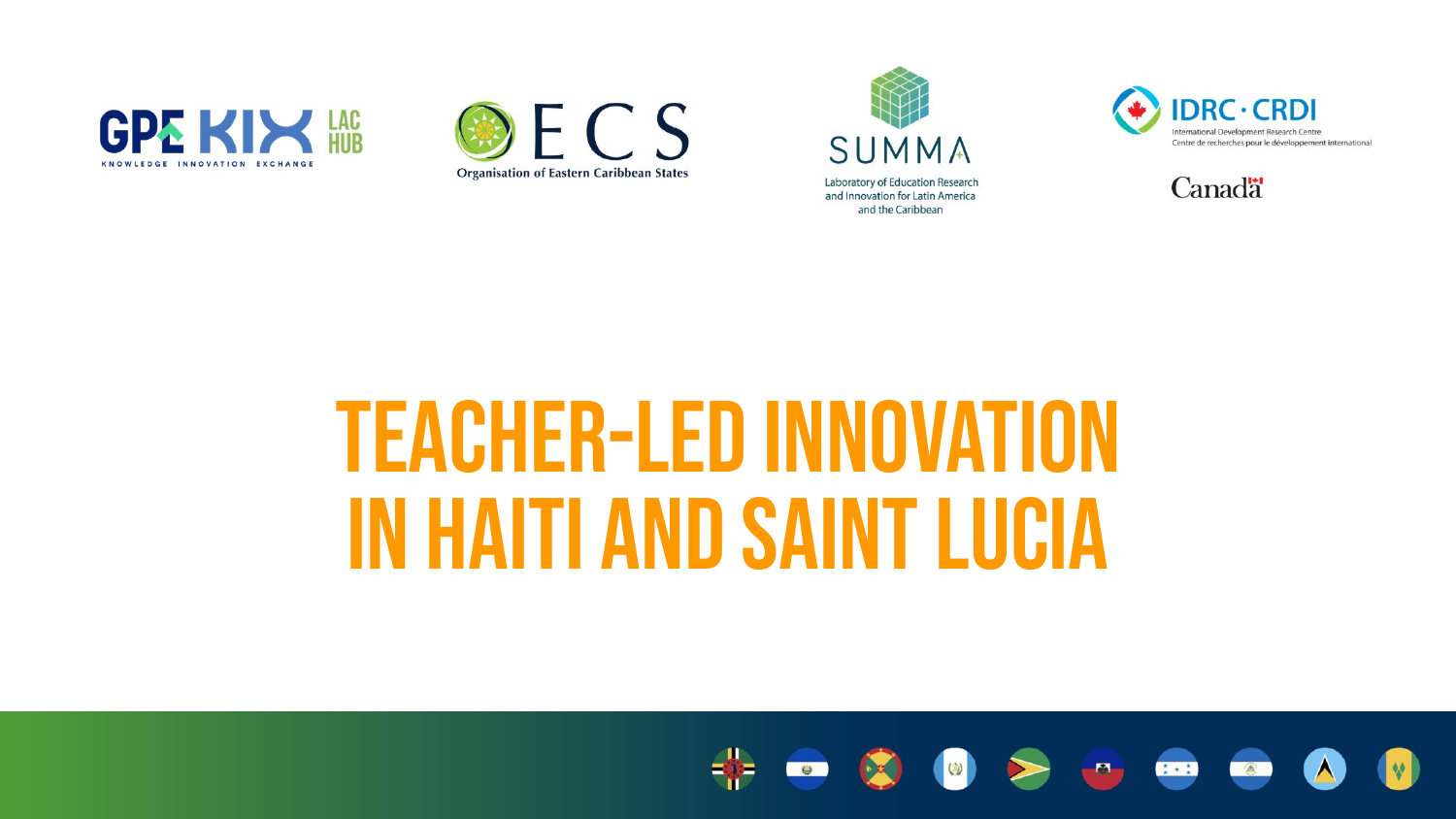**#ColoquioKIXLAC**

## teacher-led innovation in saint lucia and Haiti

Carrie Wright, PhD, Balsillie School of International Affairs Claudel Noël, PhD, State University of Haiti (Limonade) Angel Caglin, MA, Raise Your Voice Saint Lucia

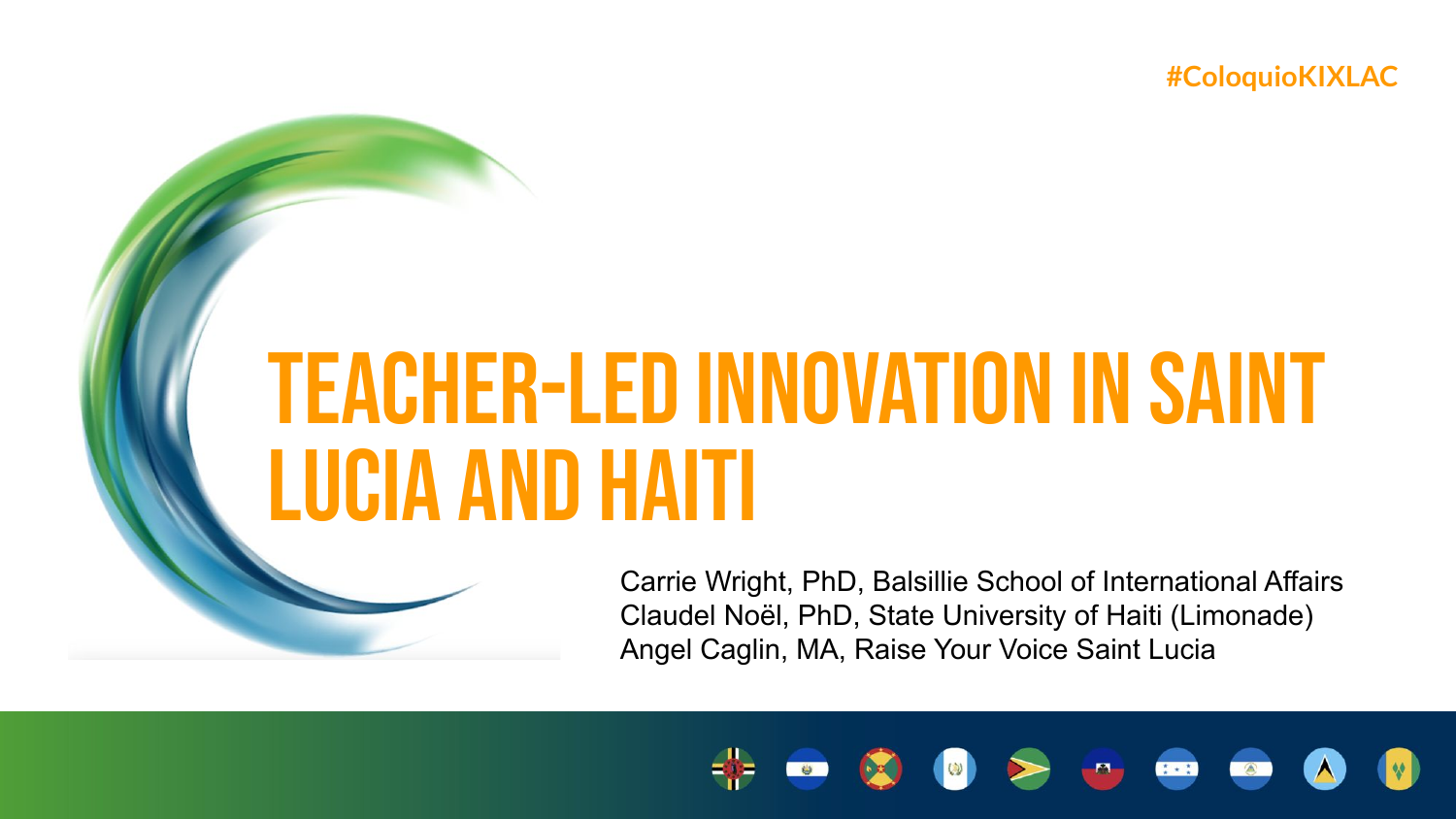## Innovation Model

Teachers work in teams to apply a human-centred approach to innovation

- Identify opportunities and issues to improve teaching and learning
- Gather feedback from intended users to explore solutions from their perspective
- Prototype solutions in the real world to gather feedback
- Emphasis on short project 'cycles' to focus on learning

Ministry of Education administrators manage innovation 'portfolios'

- Communicate innovation priorities and strategic interests
- Encourage and nurture innovation
- Monitor teacher-led projects for strategic insights
- Scale solutions with evidence of efficacy

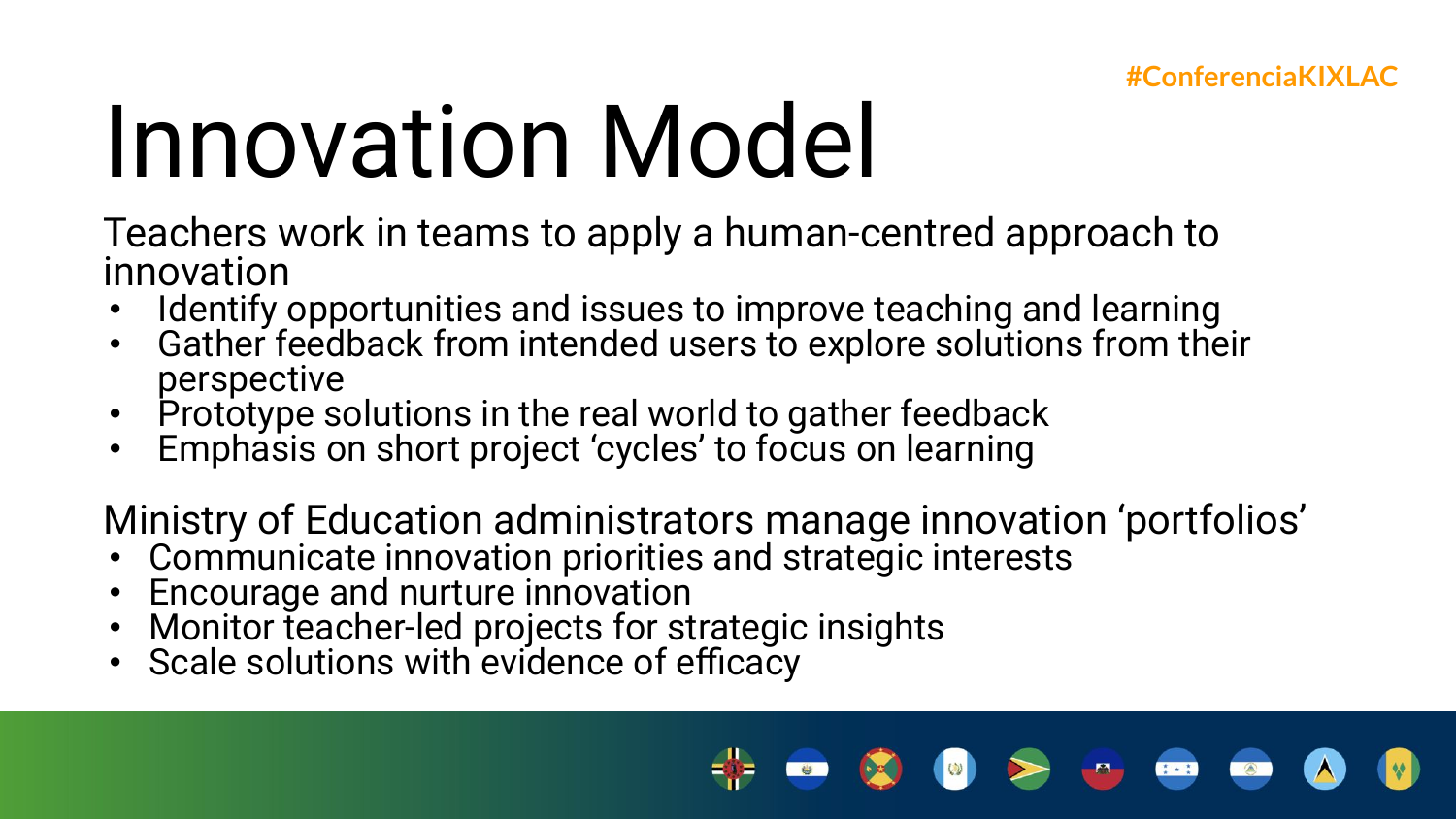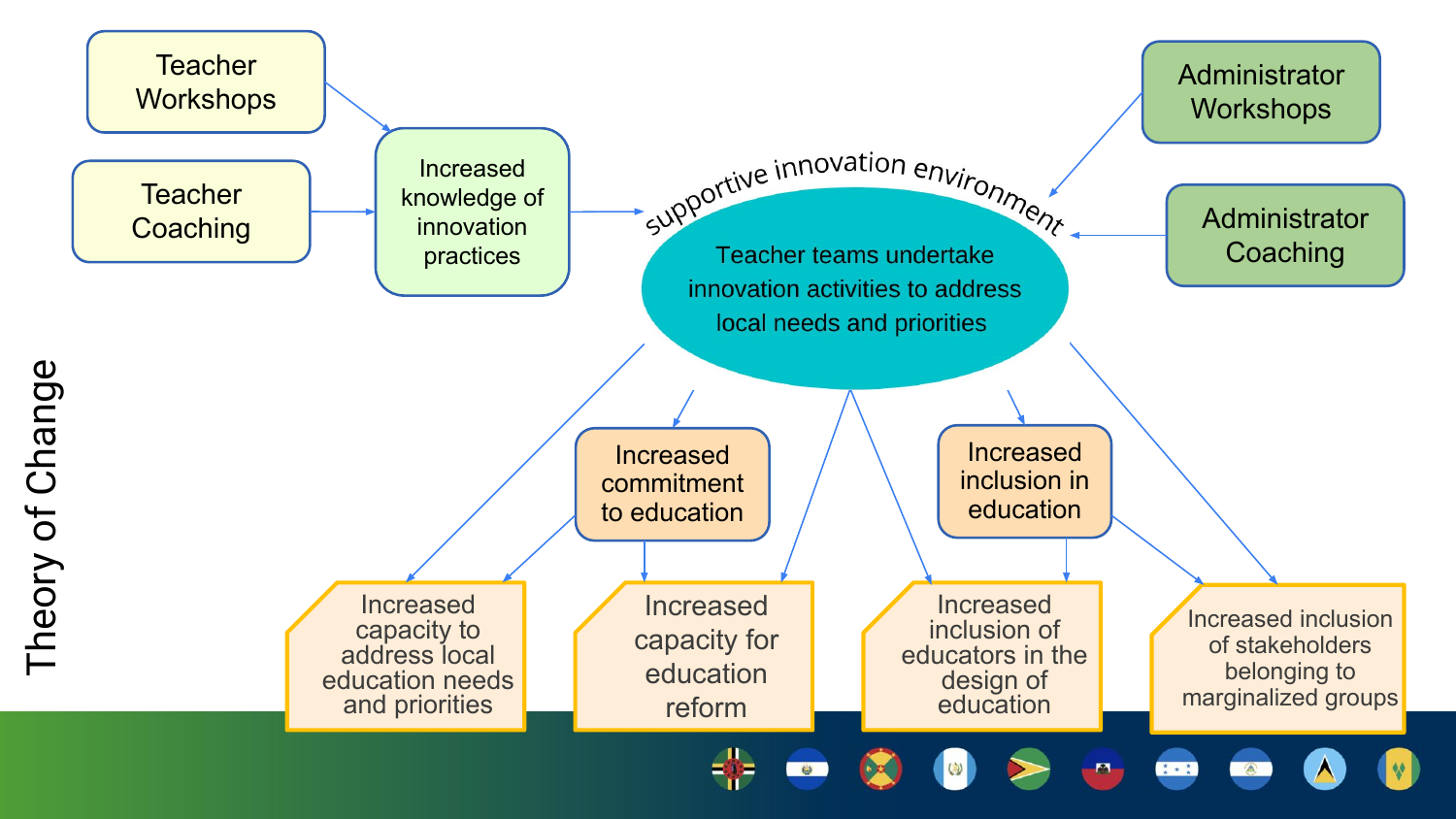#### **Processus de formation et de coaching**

- A. Dans la première journée de formation: **39 équipes d'enseignants**
- B. En prototypage : **28** équipes d'enseignants

Formation des enseignants sur l'innovation sociale dans les systèmes éducatifs (sept –Oct 2021)

- **B.** Phase de coaching pour les enseignants sur:
- -Idéation (déjà réalisée)
- -Réalisation d'un portfolio de projets d'innovation (déjà réalisée)
- -Prototypage (en cours de réalisation)

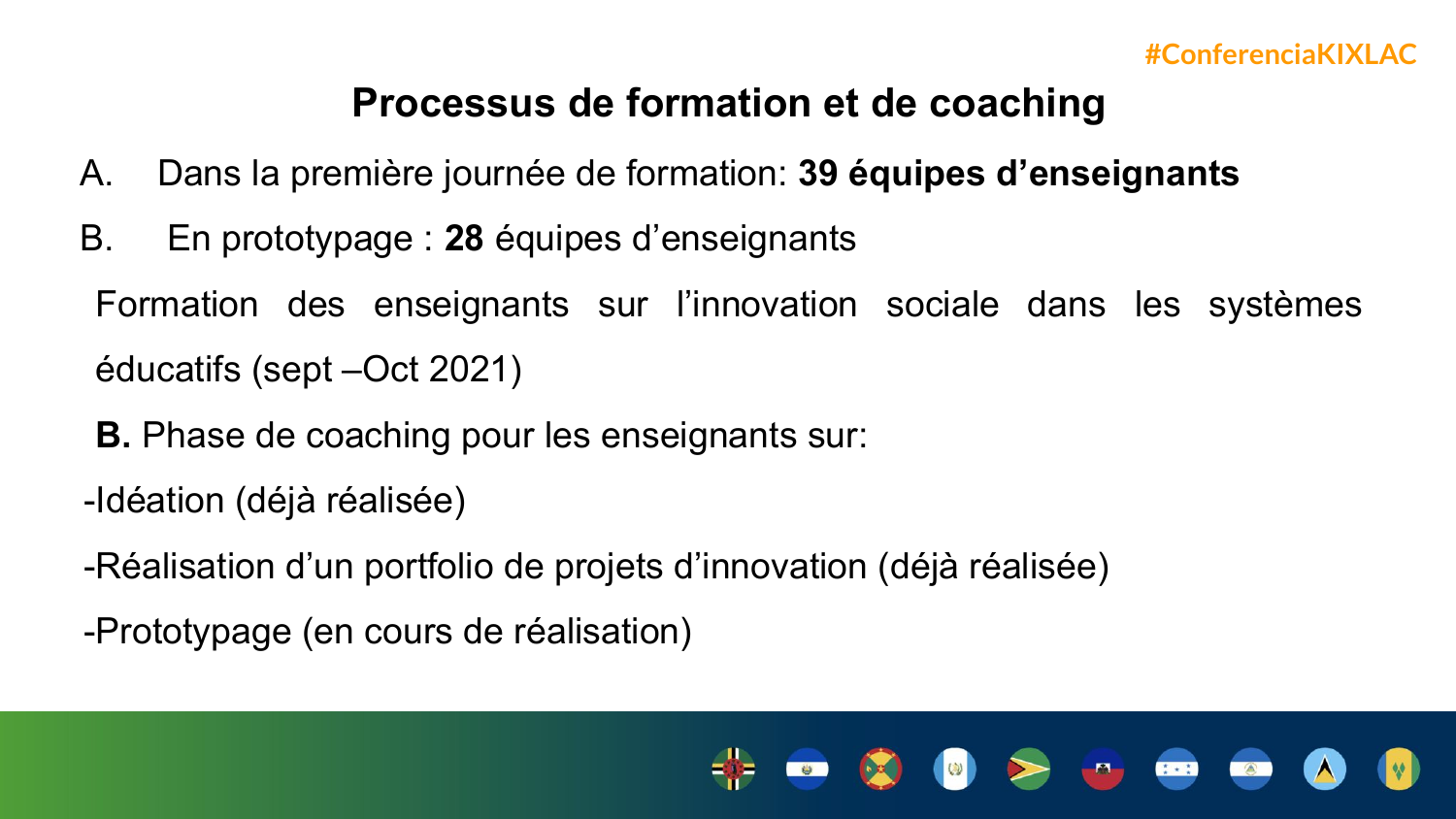### **Catégories de projets à prototyper**

- **A.** Sciences et technologies
- **B.** Lecture et écriture au niveau du primaire
- **C.** Pédagogie
- **E.** Intégration des parents dans la vie scolaire
- **F.** Cantine scolaire

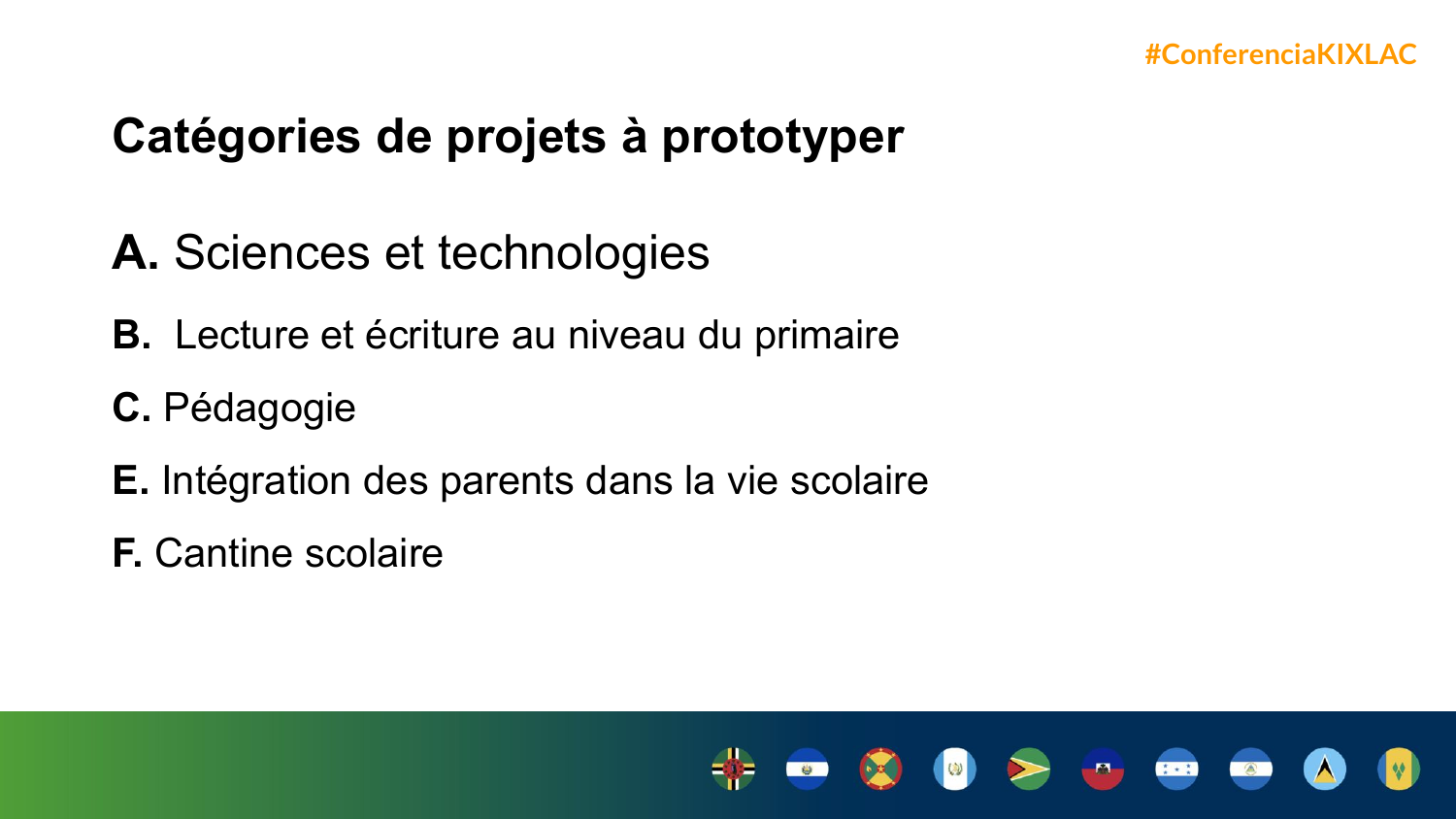- .<br>. - *Intégration des matériels didactiques dans l'enseignement* 
	- *des sciences et technologies au niveau du primaire*
- -Mise en place des petits laboratoires communaux et des kits d'expérimentation
- Mise en place d'un laboratoire informatique commun.

- *Intégration des parents dans la vie scolaire*